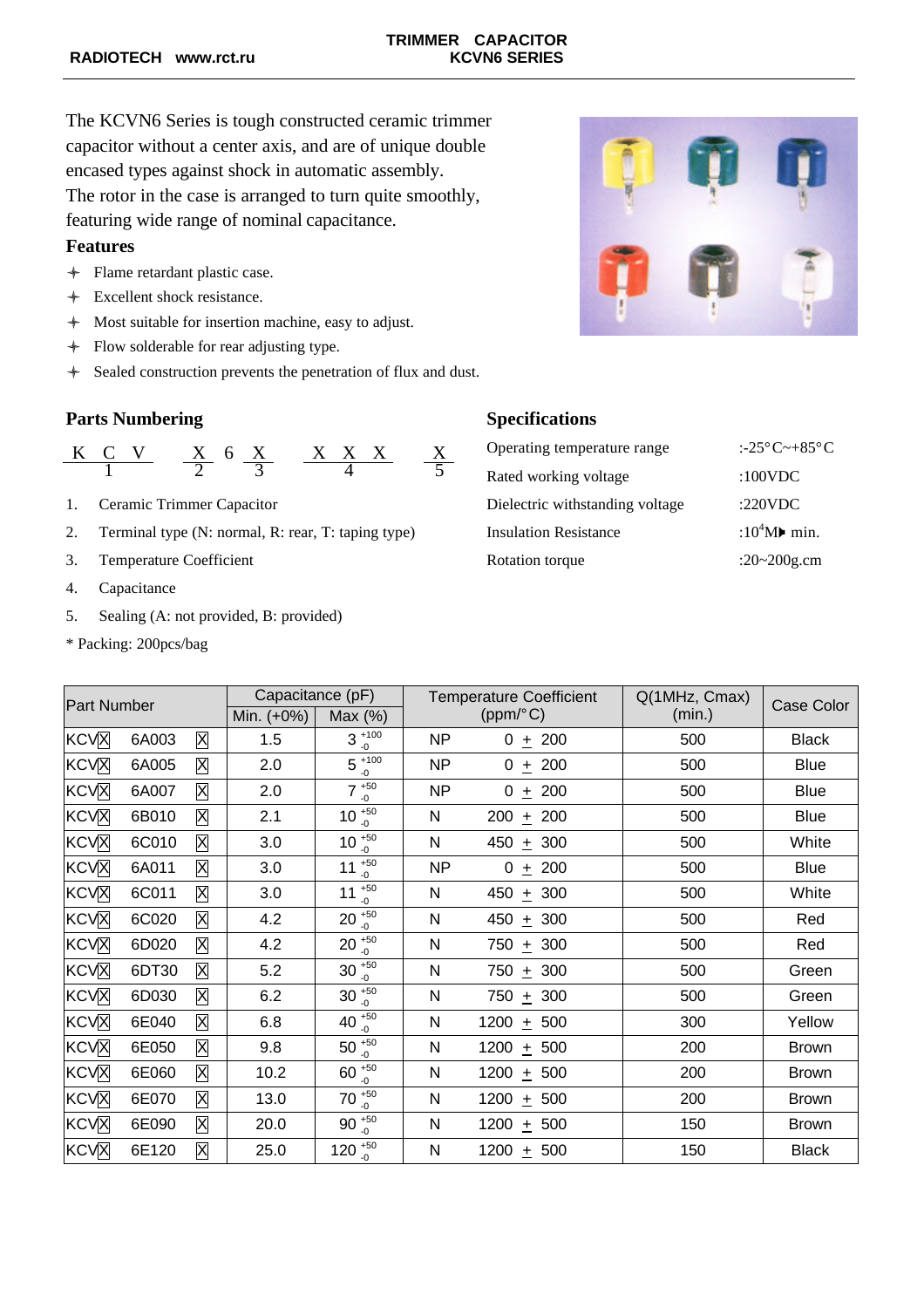### **Dimensions** (Unit: mm, Tolerance:  $\pm$ 0.5) Normal Type (KCVN6 XXXXX) Real Type (KCVR6 XXXXX)



# Tapping Type (KCVT6 XXXXX)



# Seal Type (KCV X 6 XXXX B)







| <b>ITEM</b>                       | <b>MARK</b>                                             | <b>DIMENSION</b> | <b>TOLERANCE</b> |
|-----------------------------------|---------------------------------------------------------|------------------|------------------|
| MAIN BODY'S DIAMETER              | D                                                       | 6.2              | $+0.5$           |
| MAIN BODY'S HEIGHT                | A                                                       | 4.8              | $+0.5$           |
| <b>LEAD WIRE'S WIDTH</b>          | d                                                       | 0.6              |                  |
| SPACE BETWEEN PRODUCT             | P                                                       | 12.7             | $+1.0$           |
| <b>SPACE BETWEEN HOLES</b>        | $P_0$                                                   | 12.7             | $+0.2$           |
| CAP OF HOLE AND MAIN BODY         | P <sub>2</sub>                                          | 6.35             | $+1.3$           |
| SPACE BETWEEN LEAD WIRES          | F                                                       | 5.0              | $+0.8 / -0.2$    |
| <b>SLANT</b>                      | $\triangle$ h <sub>1</sub> , $\triangle$ h <sub>2</sub> | 2.0              | <b>MAX</b>       |
| <b>WIDTH OF PASTEBOARD</b>        | W                                                       | 18.0             | $+0.5$           |
| WIDTH OF ADHESIVE TAPE            | W <sub>0</sub>                                          | 13.0             |                  |
| POSITION CAP OF HOLE              | $W_1$                                                   | 8.5              | $+0.5$           |
| <b>HOLD DAWN TAPE POSITION</b>    | W <sub>2</sub>                                          | 1.0              | $+1.5$           |
| Distance between Refn. And Bottom | н                                                       | 19.0             | $+1.5$           |
| <b>HOLE'S DIAMETER</b>            | $D_0$                                                   | 4.0              | $+0.2$           |

Packing Unit: 2000pcs

### **Features**

- $+$  2 minutes immersion in solvent or 30 second ultrasonic cleaning can be performed
- $\div$  Flux troubles have been eliminated
- l Flow soldering can be performed for rear adjustment
- l Closed construction with seal ring eliminates film breakage and other problems like ceramic breakage.